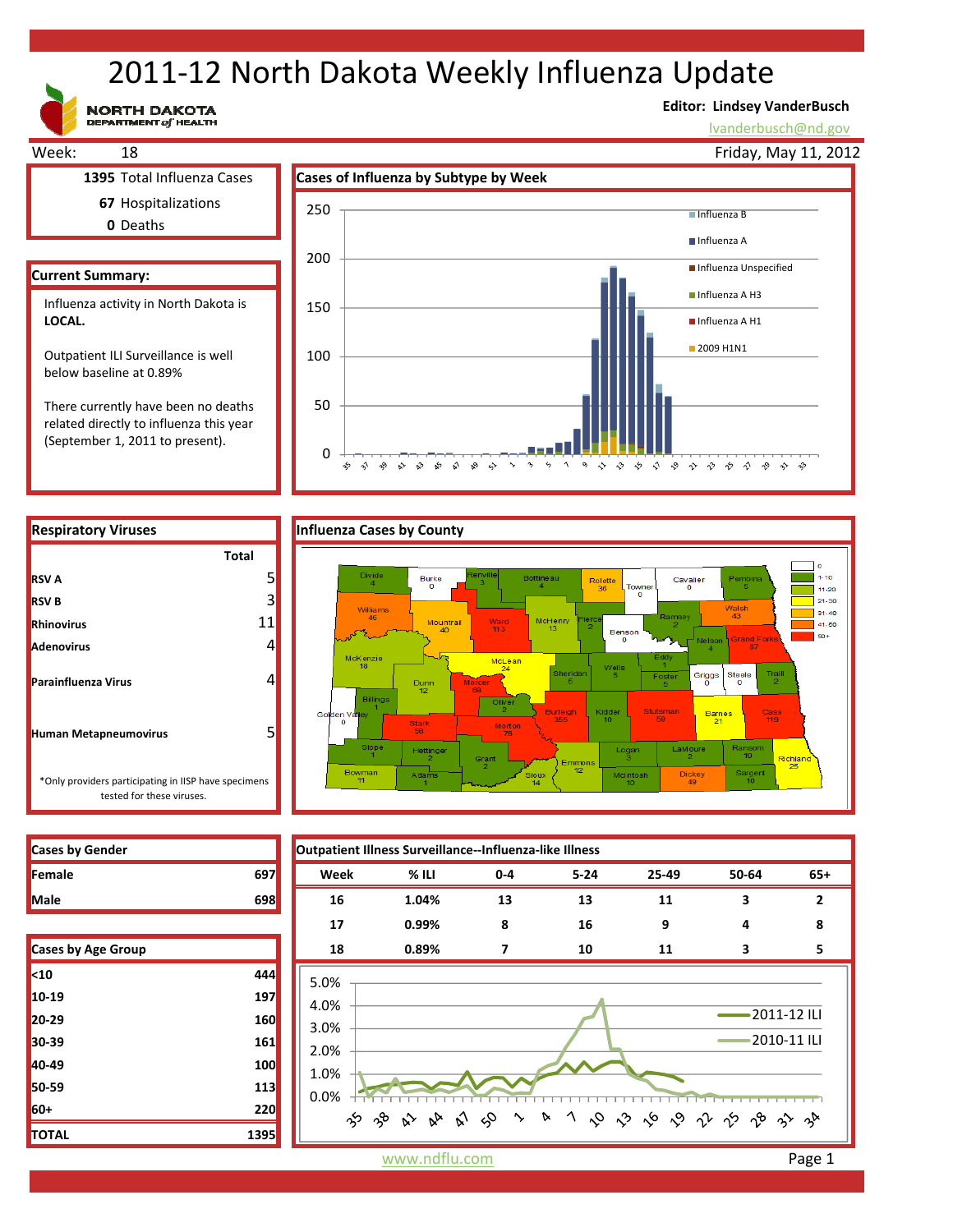# 2011‐12 North Dakota Weekly Influenza Update

NORTH DAKOTA





\*These data do not represent all laboratory results for influenza.



Friday, May 11, 2012

# **North Dakota School Surveillance:**

**‐‐ 5 Schools Reporting**

**‐‐ Percent Absent due to illness for this week is well below what would be considered significant absenteeism.**

**‐‐ If your school would be willing to particiapte in our surveillance, please contact Lindsey VanderBusch, lvanderbusch@nd.gov.**

# **Sentinel Laboratory Surveillance**

- **‐‐ 15 North Dakota Laboratories Reporting**
- **‐‐ The Percent Positivity for Influenza is Decreasing.**

**‐‐RSV activity peaked in Week 8. Seasonably late.**